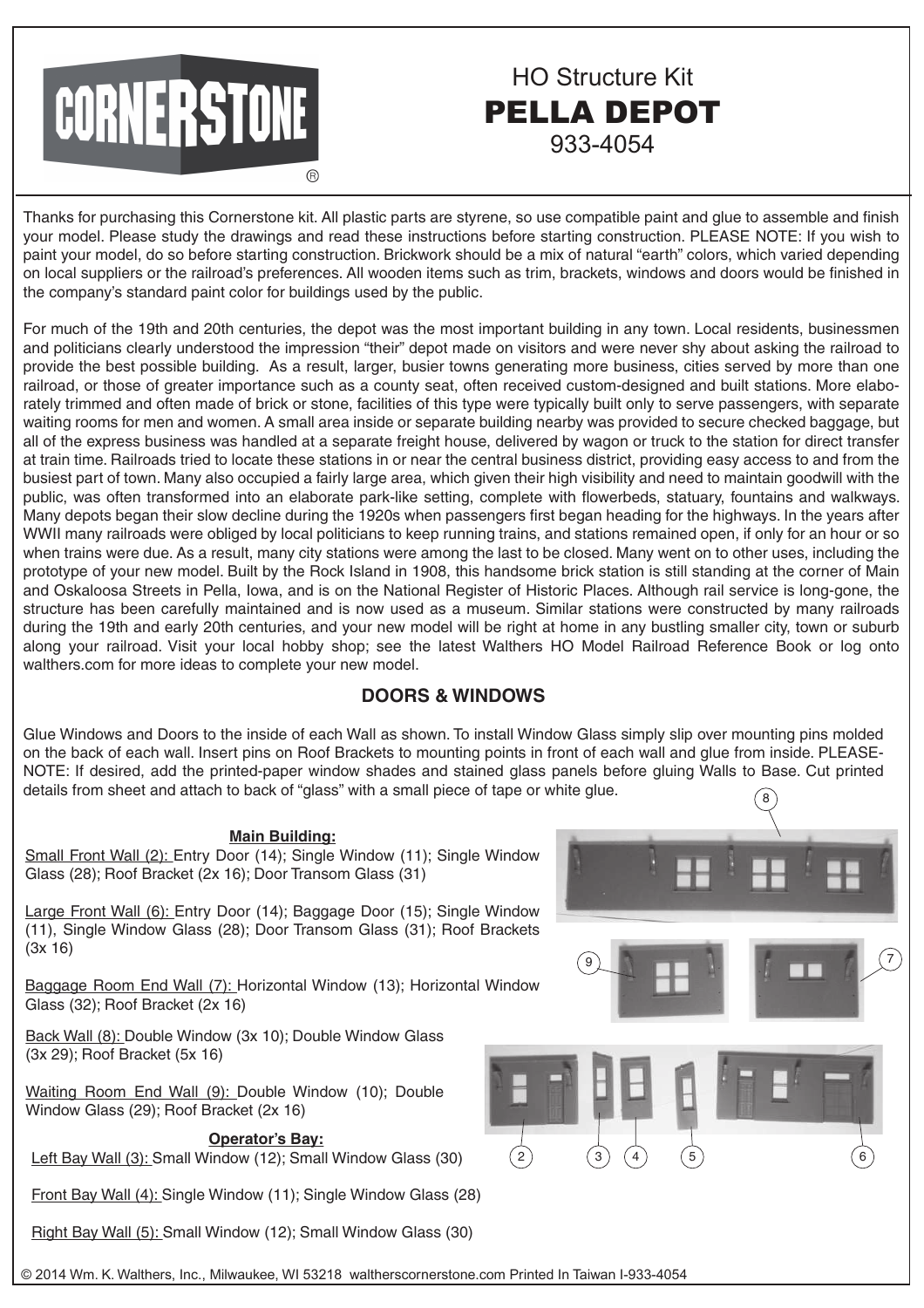1) Note the platform is the front of the Base (1). Assemble the front wall on the raised potion of the Base. Using the ridges on the Base as a guide, work from left to right and glue Walls (2, 3, 4, 5, 6) on Base as shown.

2) PLEASE NOTE: Be sure the window ledges of both End Walls are at the bottom. Using the ridges on the Base as a guide, glue Baggage Room End Wall (7) to the right side of the Base and to Large Front Wall at inside corner.





3) PLEASE NOTE: Be sure the window ledges are at the bottom. Using the ridges on the Base as a guide, glue Back Wall (8) to Base and to Baggage Room End Wall at inside corner.

4) Using the ridges on the Base as a guide, glue Waiting Room End Wall (9) to left side of Base and to Back Wall at inside corner.

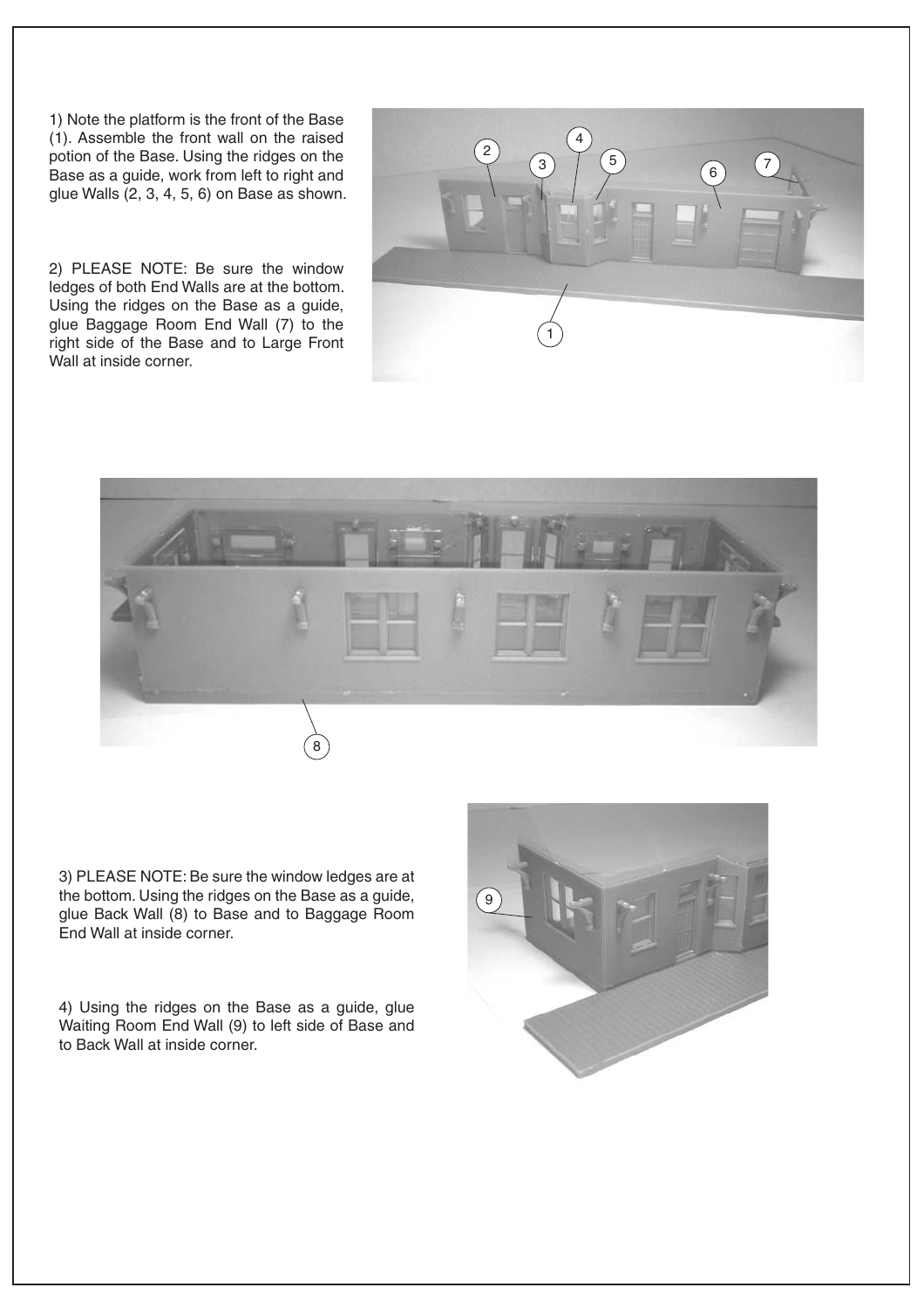## **Roof Supports**

PLEASE NOTE: Install all Roof Supports (17, 18, 2x 19, 20) with pins on top edge facing upward. The lower edge (no pins) is glued into the notches in each Roof Bracket (16).

5) Glue Back Roof Support (20) to Roof Brackets on Back Wall.

6) Glue End Roof Supports (2x 19) to Roof Brackets on Baggage Room End Wall (7) and Waiting Room End Wall (9).

7) PLEASE NOTE: Roof Supports on front walls should touch left and right side of bay window as shown. Glue Left Front Roof Support (17) to Roof Brackets in Small Front Wall (2). Glue Right Front Roof Support (18) to Roof Brackets in Large Front Wall (6).



# **Roof**

8) Glue Dormer Right (22) and Left Sides (24) to Dormer Front (23).

9) Using the raised ridges on the Roof (25) as a guide, glue Dormer assembly to Roof. Glue Dormer Roof (21) to Dormer.